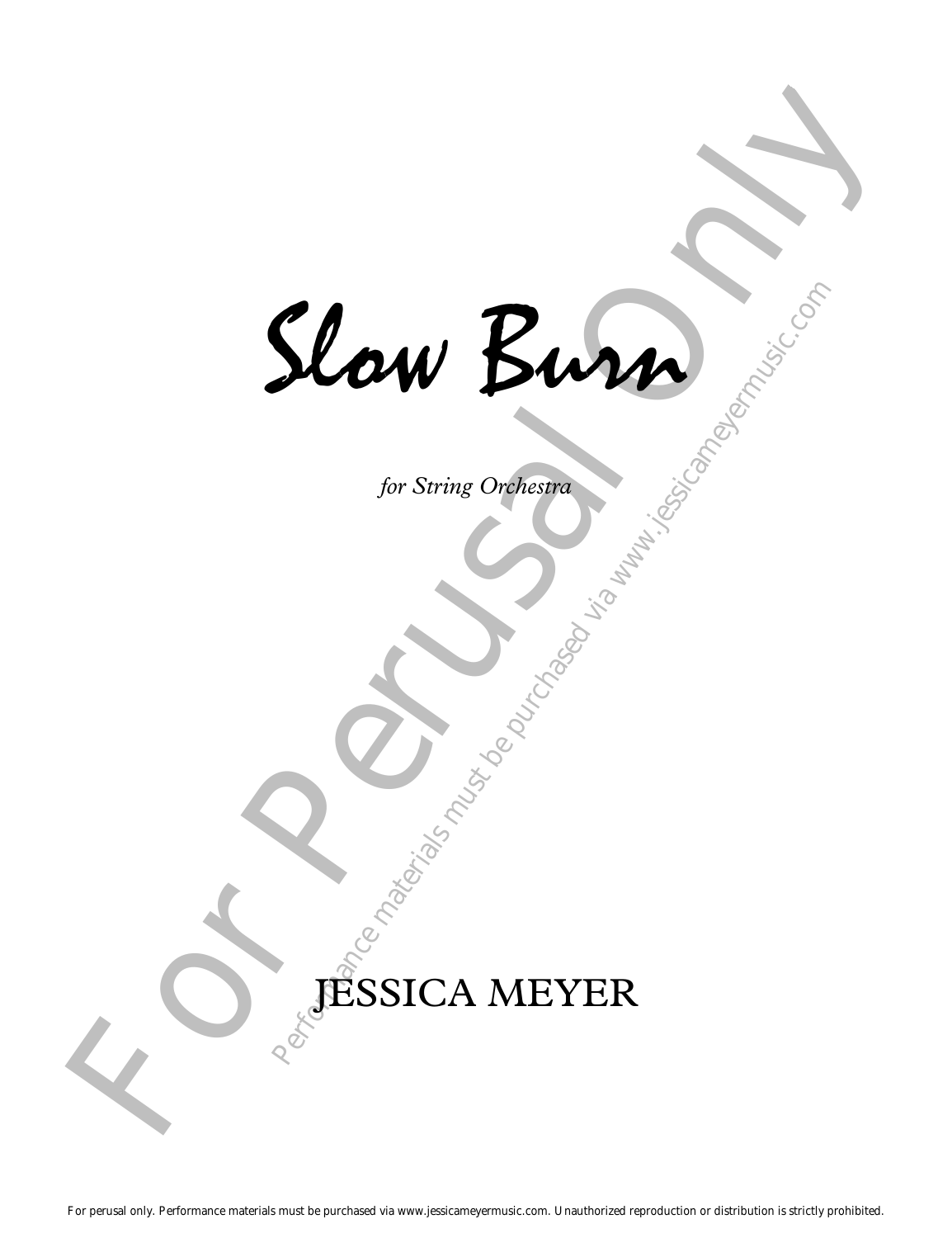Slow Burn

*for String Orchestra*

**4'**

This piece was premiered in quintet form with Sybarite5 at McCurdy's Comedy Theatre in Sarasota, Florida to accompany a dancer from the Black Diamond Burlesque company.

**Performance materials must be purchased via www.jessicamegraphy.org/2019**<br>
Must also a material in quinter from with Sybanites at MeGurdy's Connedy Theatre in<br>
accompany a dance from the Black Diamond Burksque company.<br>
W SLOW BUYLE <br>
For String Onclusion<br>  $\begin{pmatrix} 1 & 0 & 0 \\ 0 & 0 & 0 \\ 0 & 0 & 0 \\ 0 & 0 & 0 \\ 0 & 0 & 0 \\ 0 & 0 & 0 \\ 0 & 0 & 0 \\ 0 & 0 & 0 \\ 0 & 0 & 0 \\ 0 & 0 & 0 \\ 0 & 0 & 0 \\ 0 & 0 & 0 \\ 0 & 0 & 0 \\ 0 & 0 & 0 \\ 0 & 0 & 0 \\ 0 & 0 & 0 \\ 0 & 0 & 0 \\ 0 & 0 & 0 \\ 0 & 0 & 0 \\ 0 & 0 & 0$ That's essentially all you need to know in order to conjure up the appropriate amount of sass you need in order to play it effectively. need in order to play it effectively.

Enjoy!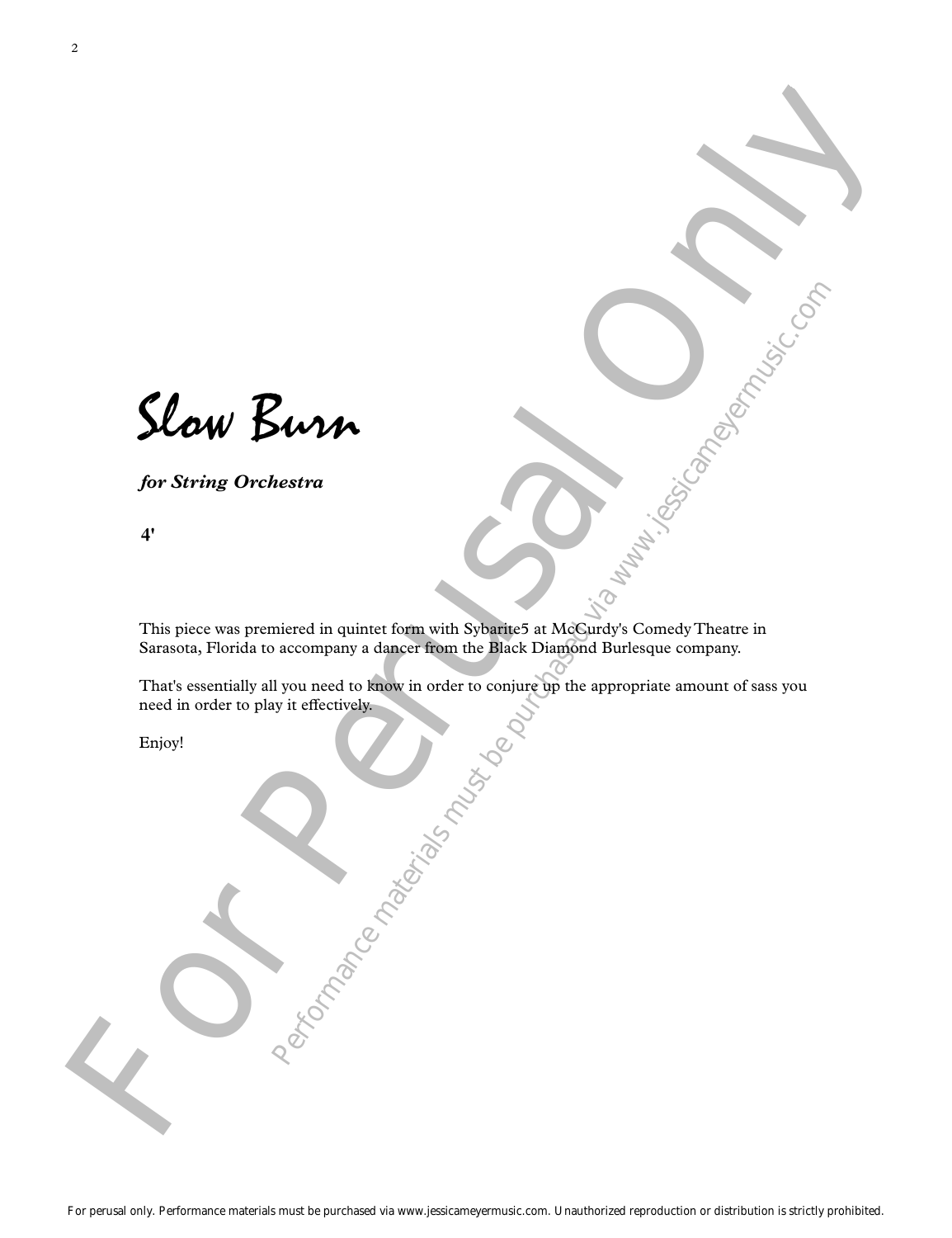Slow Burn

*Originally a collaboration between Sybarite5 and Black Diamond Burlesque* 

 $\mathsf{J} = 108$  **Bluesy** 

JESSICA MEYER



©2018 JMM Publishing (BMI). All rights reserved.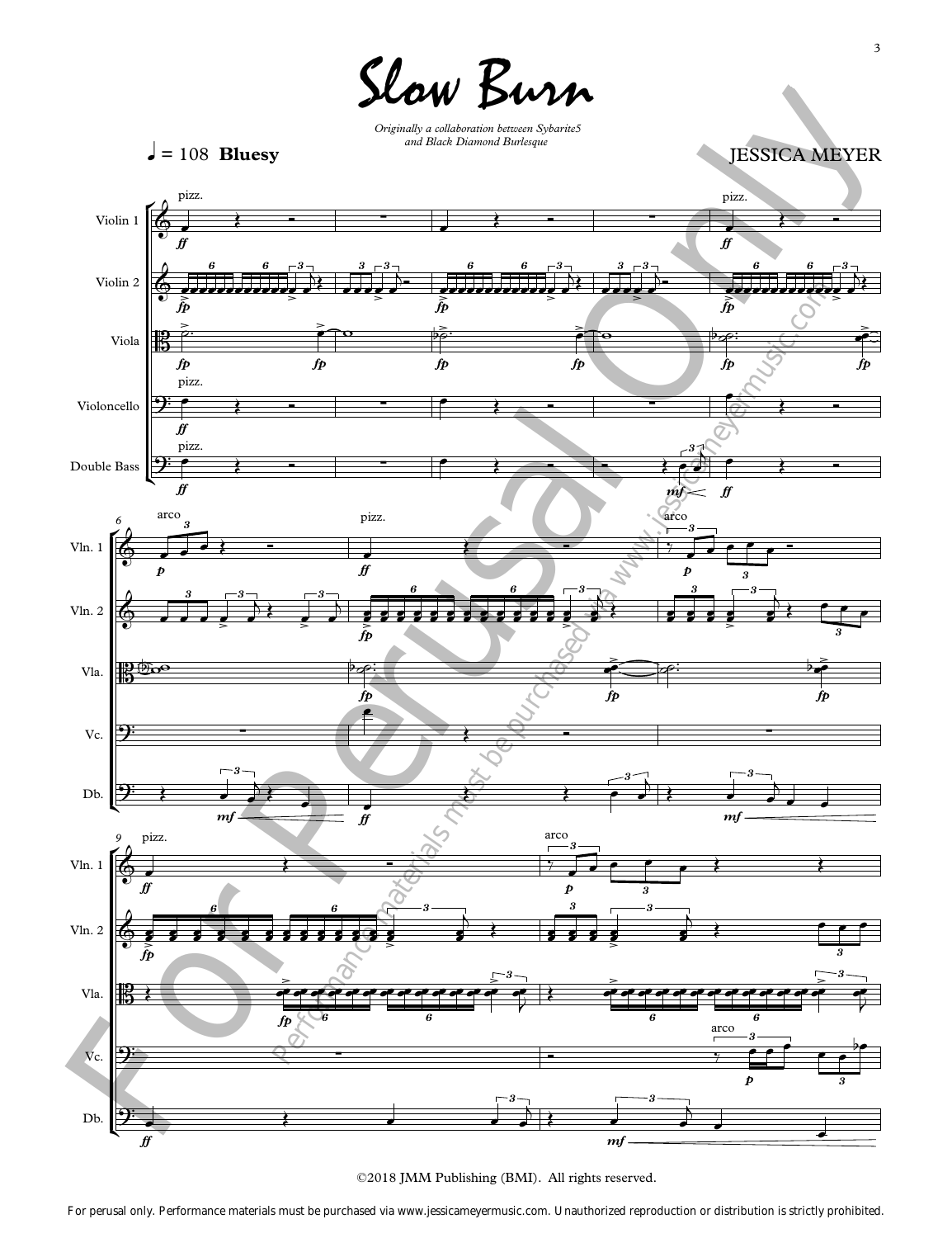

 $\overline{\mathbf{4}}$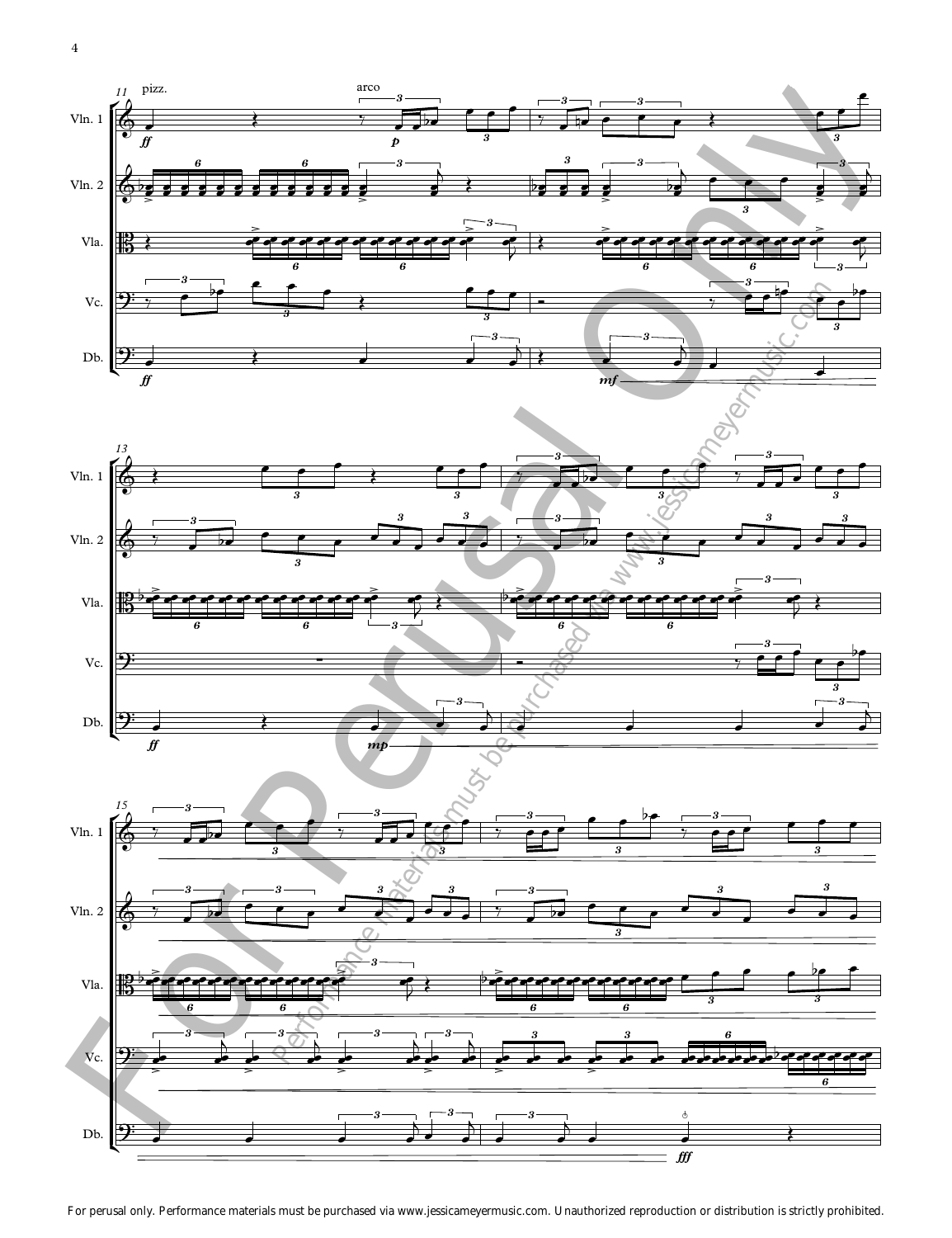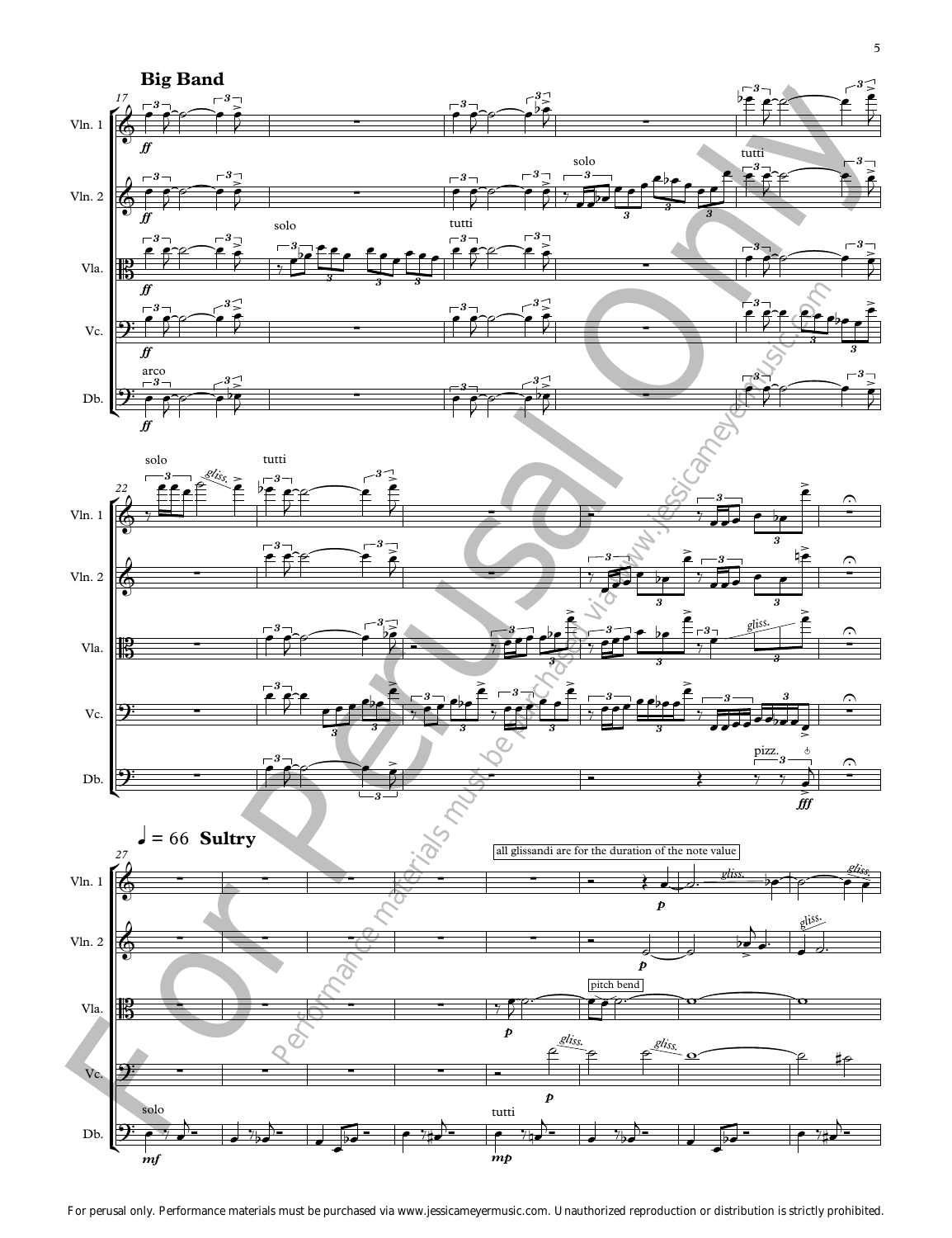

*ff*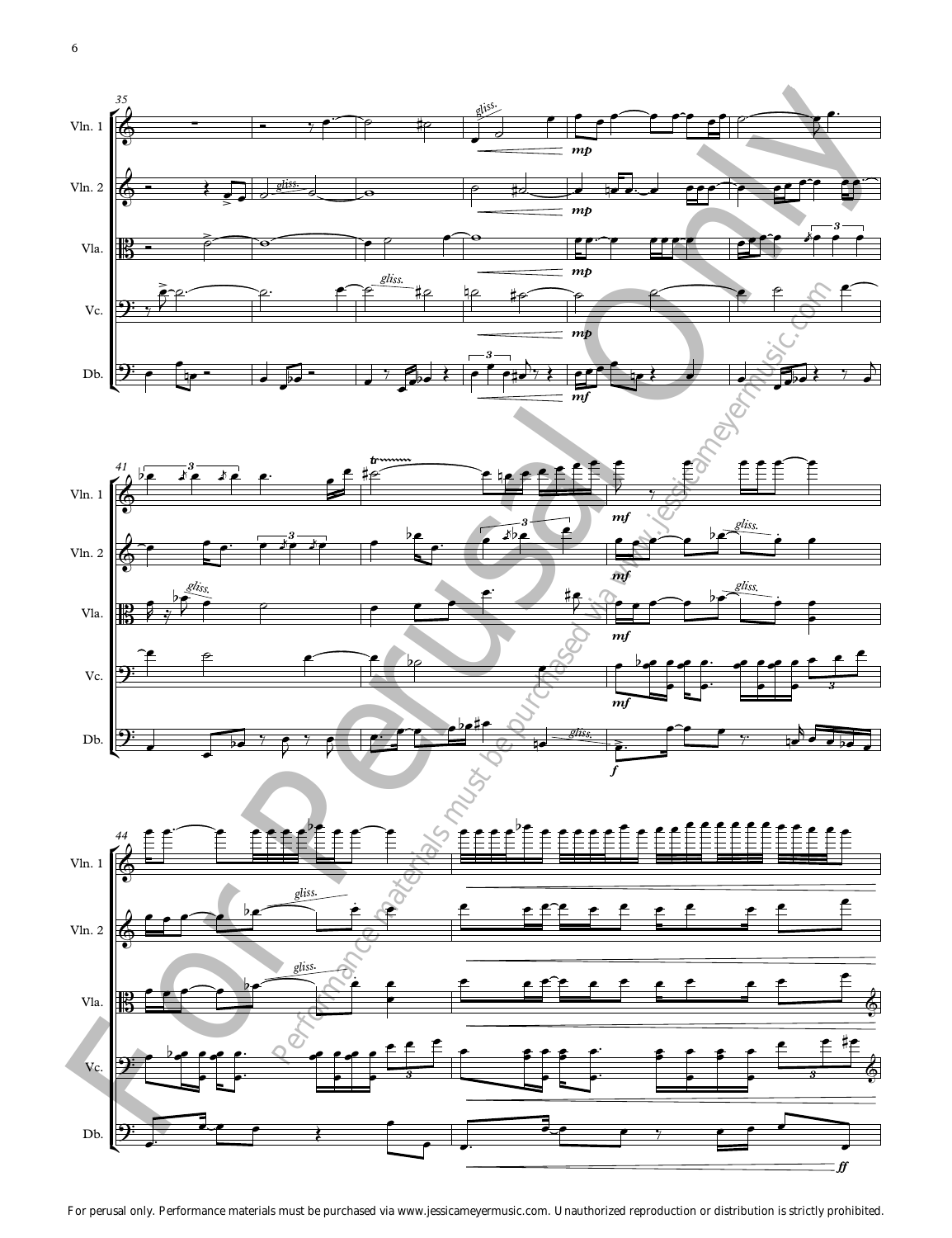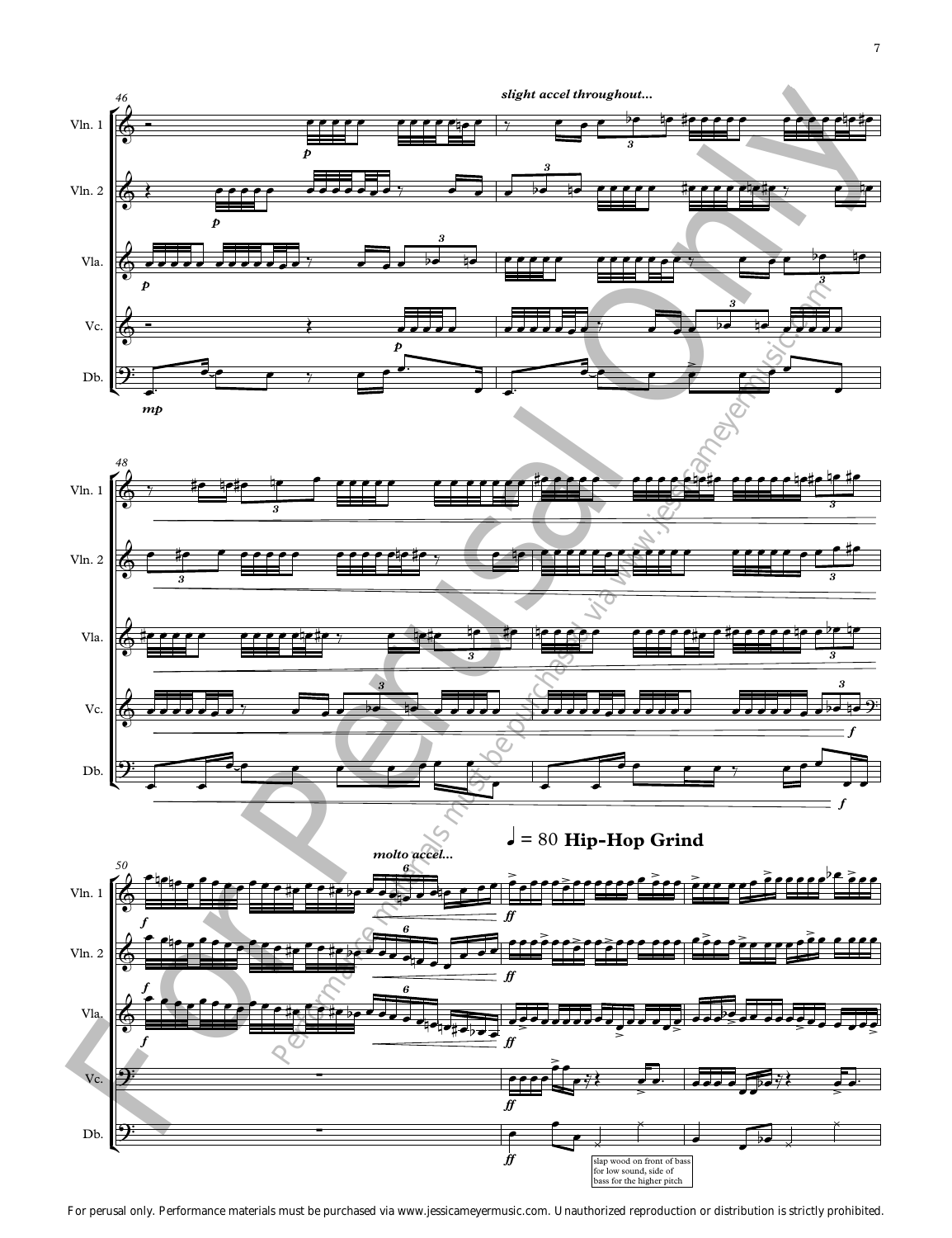



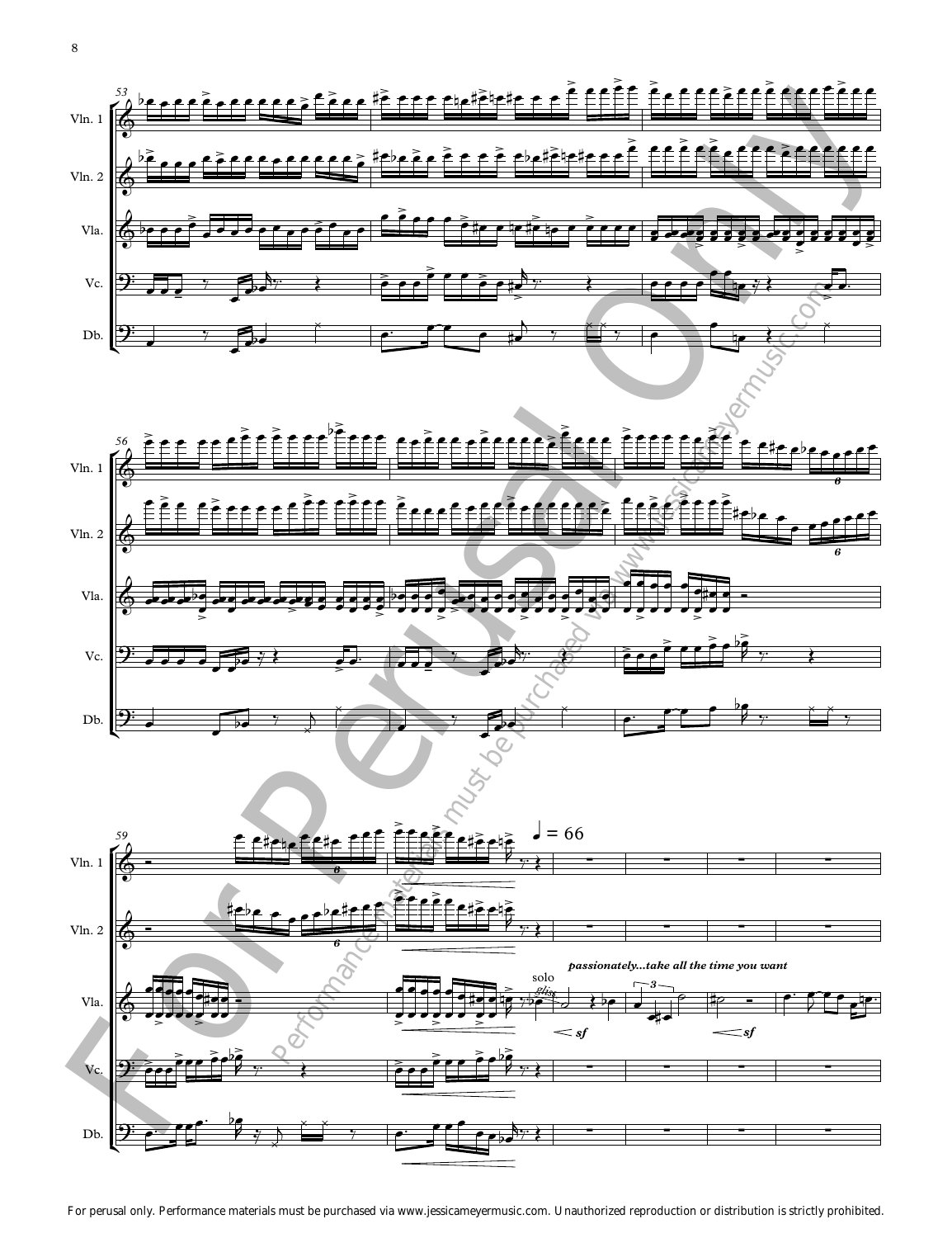